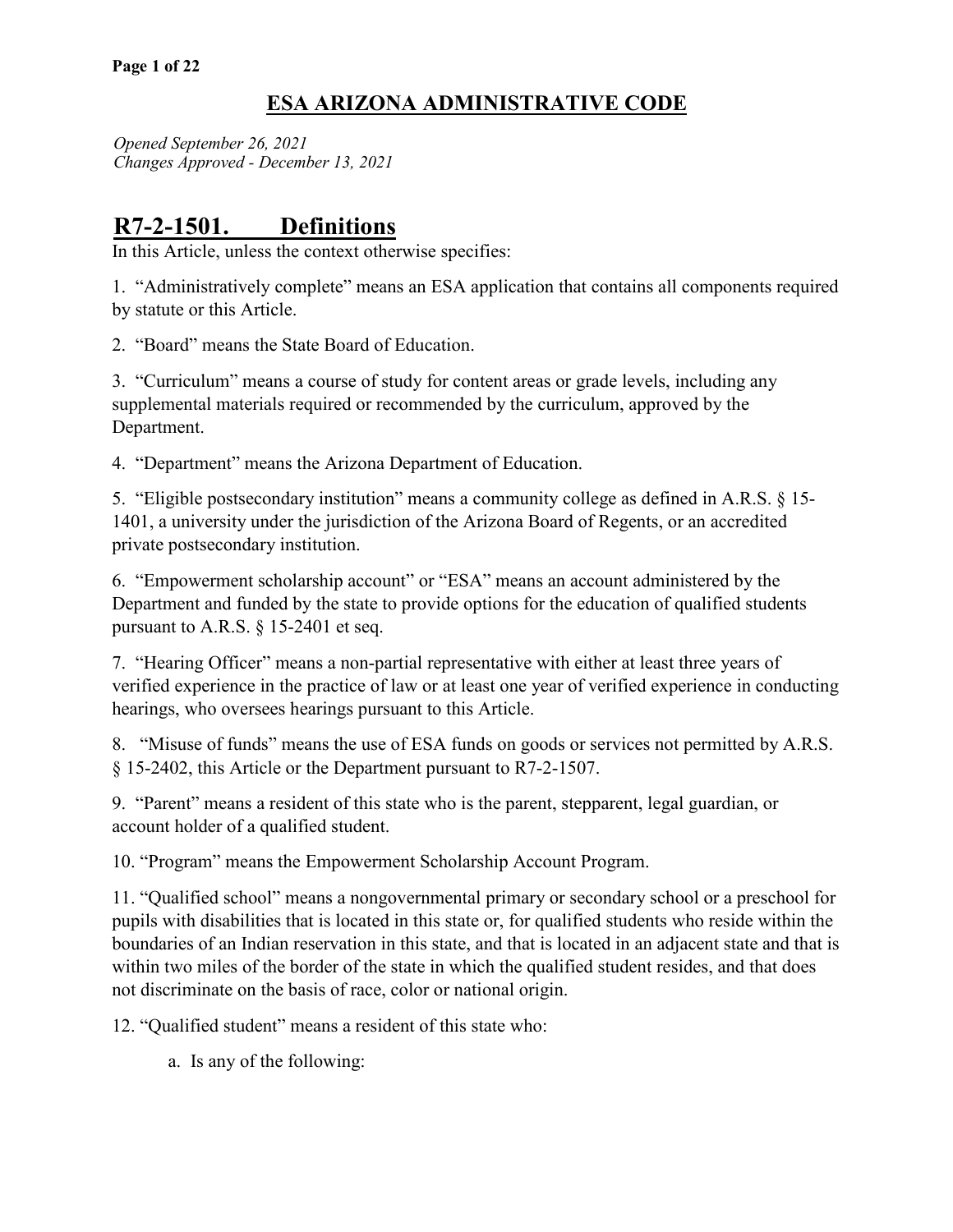*Opened September 26, 2021 Changes Approved - December 13, 2021*

> i. Identified as having a disability under section 504 of the rehabilitation act of 1973 (29 United States Code section 794);

ii.Identified by a school district or by an independent third party pursuant to A.R.S. § 15-2403(I) as a child with a disability as defined in A.R.S. § 15-731 or § 15-761;

iii. A child with a disability who is eligible to receive services from a school district under A.R.S. § 15-763;

iv. Attending a school or school district that was assigned a letter grade of D or F pursuant to A.R.S. § 15-241 for the most recent year in which letter grades were assigned or is currently eligible to attend kindergarten and who resides within the attendance boundary of a school that was assigned a letter grade of D or F pursuant to A.R.S. § 15-241 for the most recent year in which letter grades were assigned. A child who meets the requirements of this item and who meets the income eligibility requirements for free and reduced-price lunches under the National School Lunch and Child Nutrition Acts (42 v. United State Code Sections 1751 through 1793) is not subject to  $R7-2-501(12)(b)$ ;

v. A previous recipient of a scholarship issued pursuant to A.R.S. § 15-891 or this Section, unless the qualified student's parent has been removed from eligibility in the Program for failure to comply pursuant to A.R.S.  $\S$  15-2403(C);

vi. A child of a parent who is a member of the armed forces of the United States and who is on active duty or was killed in the line of duty. A child who meets the requirements of this subsection is not subject to R7-2-1501(12)(b);

vii. A child who is a ward of the juvenile court and who is residing with a prospective permanent placement pursuant to A.R.S. § 8-862 and the case plan is adoption or permanent guardianship;

viii. A child who was a ward of the juvenile court and who achieved permanency through adoption or permanent guardianship;

ix. A child who is the sibling of a current or previous ESA recipient or of an eligible qualified student who accepts the terms of and enrolls in an ESA;

x. A child who resides within the boundaries of an Indian reservation in this state as determined by the Department or a tribal government; or

xi. A child of a parent who is legally blind or deaf or hard of hearing as defined in A.R.S. § 36-1941.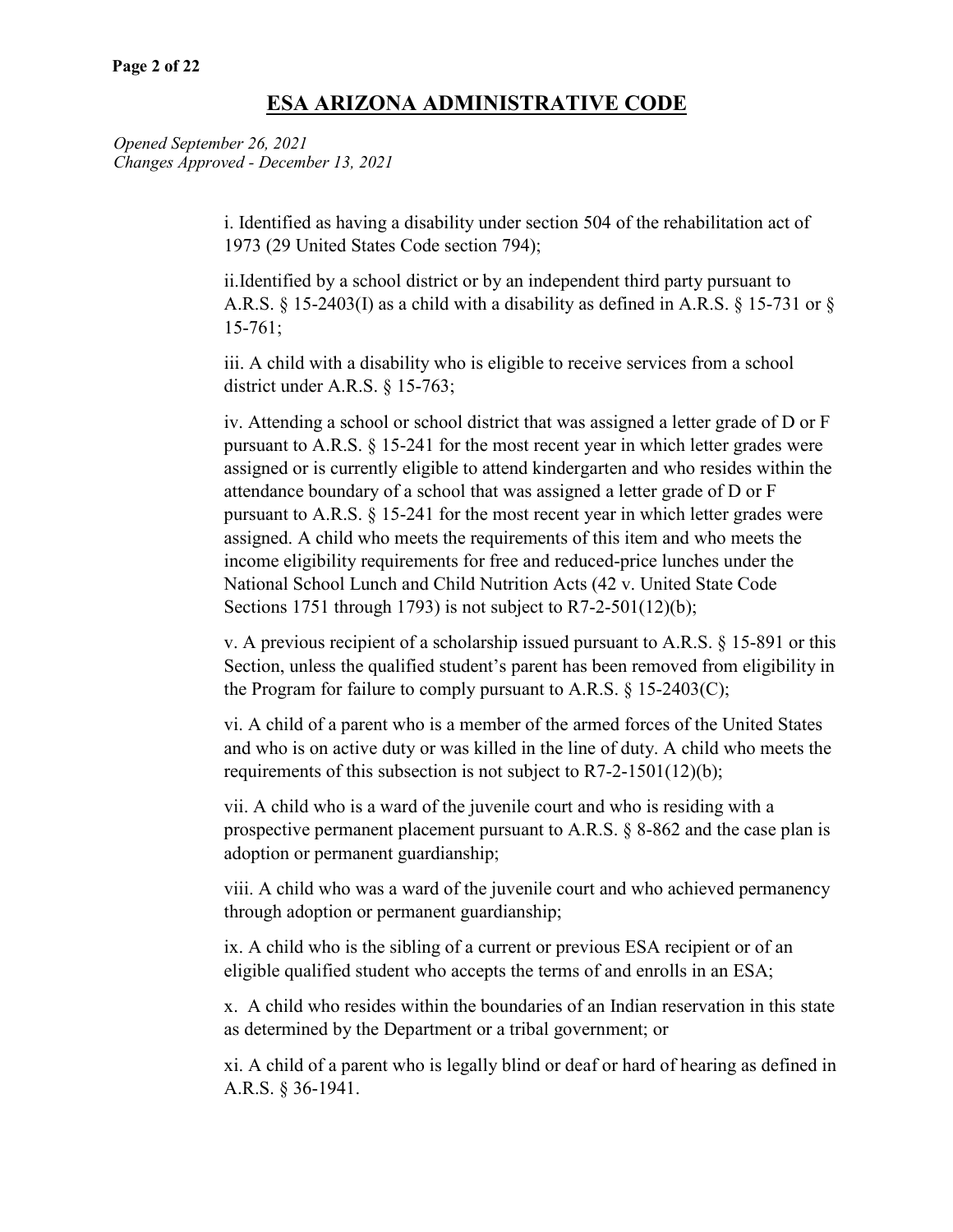*Opened September 26, 2021 Changes Approved - December 13, 2021*

b. And, except as provided in R7-2-1501(12)(a)(iv) and R7-2-1501(12)(a)(vi), who meets any of the following requirements:

> i. Attended a governmental primary or secondary school as a full-time student as defined in A.R.S. § 15-901 for at least 45 days of the current or prior fiscal year and who transferred from a governmental primary or secondary school under a contract to participate in an ESA. Kindergarten students who are enrolled in Arizona online instruction must receive 200 hours of logged instruction to be eligible pursuant to this subsection. First, second and third grade students who are enrolled in Arizona online instruction must receive 400 hours of logged instruction to be eligible pursuant to this subsection. Fourth, fifth and sixth grade students who are enrolled in Arizona online instruction must receive 500 hours of logged instruction to be eligible pursuant to this subsection. Seventh and eighth grade students who are enrolled in Arizona online instruction must receive 550 hours of logged instruction to be eligible pursuant to this subsection. High school students who are enrolled in Arizona online instruction must receive 500 hours of logged instruction to be eligible pursuant to this subsection. For the purposes of this subsection, students may accumulate days of enrollment and hours of instruction in the current or prior fiscal year, or a combination thereof;

ii. Previously participated in an ESA;

iii. Received a scholarship under A.R.S. § 43-1505 and who continues to attend a qualified school if the student attended a governmental primary or secondary school as a full-time student as defined in A.R.S. § 15-901 for at least 90 days of the prior fiscal year or one full semester before attending a qualified school;

iv. Was eligible for an Arizona scholarship for pupils with disabilities and received monies from a school tuition organization pursuant to A.R.S. § 43-1505 or received an Arizona scholarship for pupils with disabilities but did not receive monies from a school tuition organization pursuant to A.R.S. § 43-1505 and who continues to attend a qualified school if the student attended a governmental primary or secondary school as a full-time student as defined in A.R.S. § 15-901 for at least 90 days of the prior fiscal year or one full semester prior to attending a qualified school;

v. Has not previously attended a governmental primary or secondary school but is currently eligible to enroll in a kindergarten program in a school district or charter school in this state or attended a program for preschool children with disabilities; or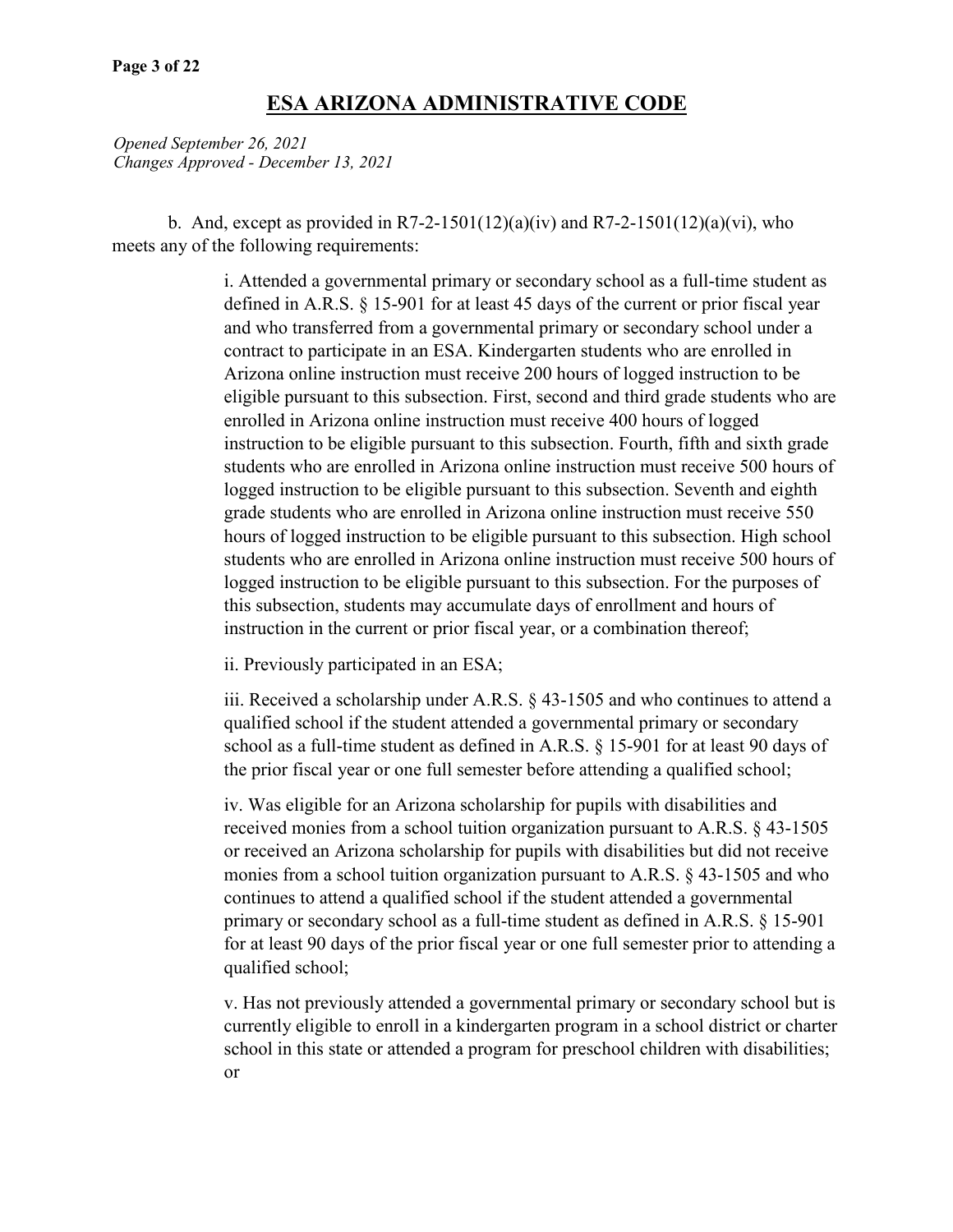*Opened September 26, 2021 Changes Approved - December 13, 2021*

> vi. Has not previously attended a governmental primary or secondary school but is currently eligible to enroll in a program for preschool children with disabilities in this state.

13. "Substantively complete" means an ESA application that meets all substantive criteria required by statute or this Article.

14. "Supplemental materials" referenced in A.R.S. § 15-2401(2), means relevant materials directly related to the course of study for which they are being used that introduce content and instructional strategies or that enhance, complement, enrich, extend or support the curriculum.

15. "Treasurer" means the Office of the State Treasurer.

16. Unless otherwise specifically defined herein, all defined terms shall have the same meaning as those ascribed to them in the A.R.S., Title 41.

# **R7-2-1502. General Provisions**

A. This Section is adopted pursuant to A.R.S. § 15-2403.

B. The Department and the Treasurer shall administer and provide general supervision and oversight of the Program pursuant to A.R.S. § 15-2401 et seq and this Article.

C. The Department and the Board shall include intermediate Saturday, Sundays, and legal holidays when computing days under this Article. If the final day of a deadline established pursuant to this Article falls on a Saturday, Sunday or legal holiday, the next business day is the final day of the deadline.

D. Unless otherwise specified, the Department shall serve a notice or decision that removes a parent from the Program, through personal delivery, first class mail, or certified mail to the parent's last address with the Department, and also by any other method or methods that are reasonably determined to give actual notice to the parent, including electronic mail, text message, phone call, or through an online portal. Each parent shall provide the Department with the parent's mailing address, home address, phone number and email and shall inform the Department of any change of mailing address, home address, phone number or email within 30 days of the change For all other communications that do not contain notice of removal from the Program, the Board and the Department may communicate through any method or methods, including first class mail, certified mail, electronic mail, text message, phone call or through an online portal.

E. A document is filed with the Board or the Department on the date it is received by the Board or the Department, as established by the Board's or the Department's date stamp on the face of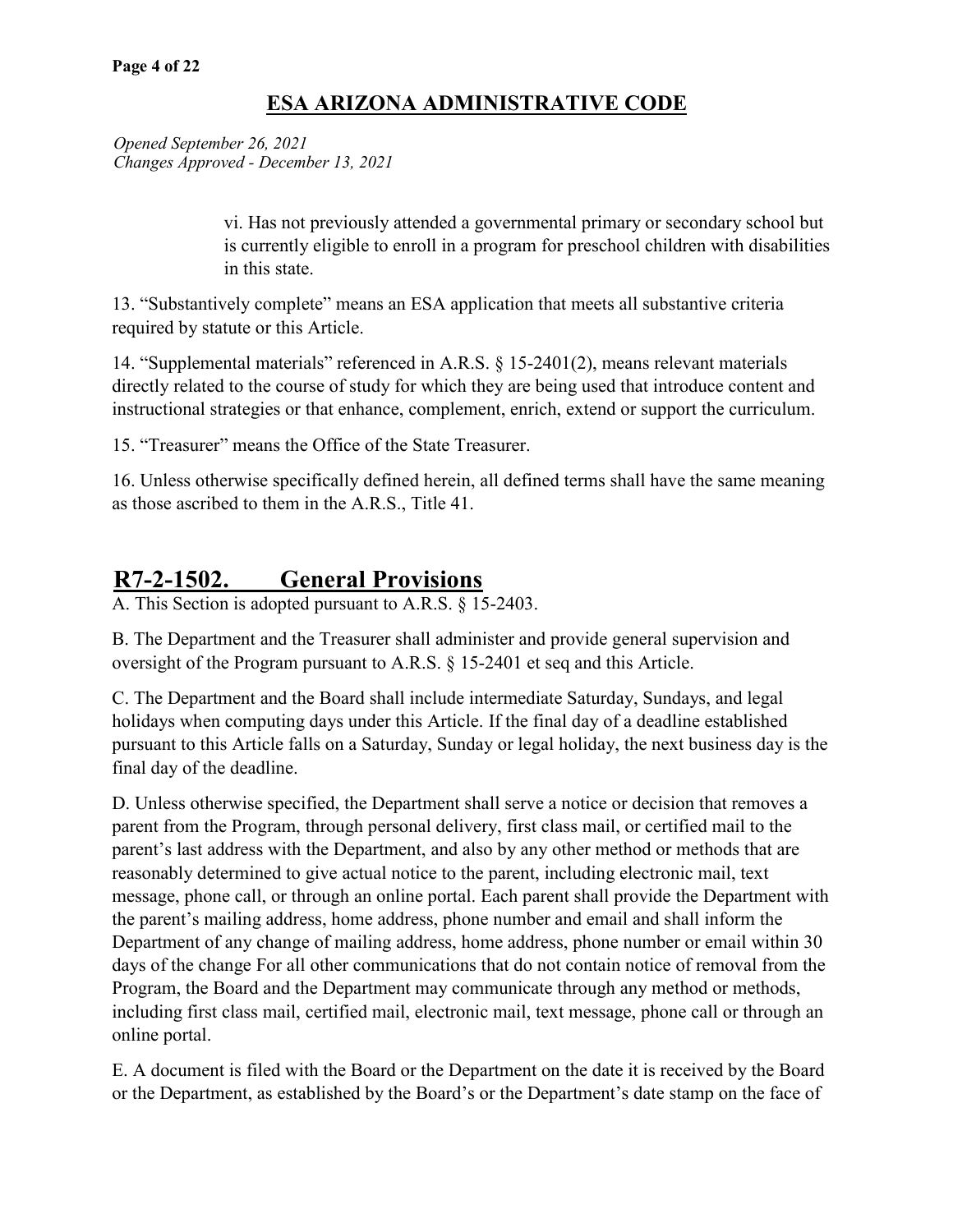*Opened September 26, 2021 Changes Approved - December 13, 2021*

the document. A notice or decision containing an appealable action issued by the Board or the Department pursuant to this Article is served on a party as follows:

- 1. On the date it is personally served,
- 2. Five days after it is mailed by first class mail, or
- 3. On the date of the return receipt if it is mailed by certified mail.

# **R7-2-1503. Department Responsibilities**

The Department shall:

1. On or before March 1 of each year, provide the Board with a handbook, developed in consultation with parents of children on the Program, that includes information relating to policies and processes of ESAs and complies with A.R.S. § 15-2401 et seq and this Article. The Board shall adopt the handbook on or before May 1 of each year. The Board shall limit substantive changes to the handbook to once every three years. The Board may approve changes to the handbook more frequently than every three years to conform and comply with changes to statute or this Article or at the Board's discretion. The handbook shall be posted on the Department's website and distributed to parents and shall clearly identify changes from the prior version, and include the date and time the new handbook was changed;

2. Establish a dedicated call center for exclusive use for the ESA Program that works in conjunction with the Exceptional Student Services division of the Department or its successor division. Subject to review and approval by the Board, the Department may contract with a third party to operate the call center;

3. Implement customer service performance management policies, procedures, and metrics;

4. Provide training to parents who use the private financial management firm contracted to assist with financial management of the program;

5. Provide a quarterly report to the Board on the ESA Program, including:

a. The number of students in the program disaggregated by eligibility, grade level and the school

district or charter school associated with each student;

b. The annual award amount associated with each student;

c. The number of ESA applications received, approved and denied in the preceding quarter, including the justification for the denied applications;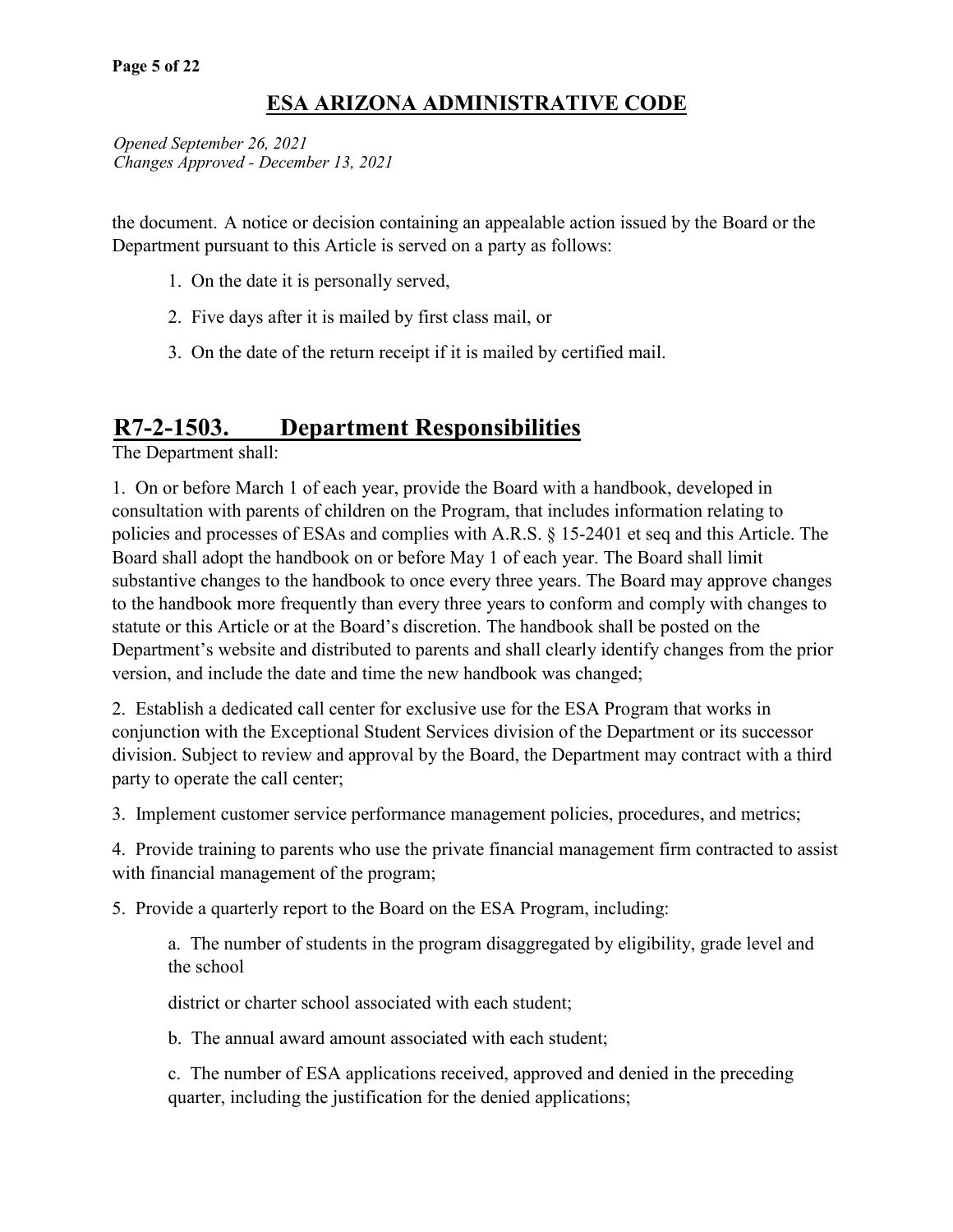*Opened September 26, 2021 Changes Approved - December 13, 2021*

d. The number of applications processed within 30 days of receipt and the number of

administratively incomplete applications;

e. A summary of any parent input or feedback collected pursuant to R7-2-1503(6) and how the Department is responding to concerns submitted as part of the process;

f. Information on the private financial management firm contracted to assist with financial management of the Program, including:

- i. The number and eligibility type of accounts utilizing the firm,
- ii. The number of providers and vendors on the firm's platform,

iii. Communications and training provided to parents,

iv. Concerns from parents submitted to the Department, the Treasurer and the private financial management firm and how the Department, Treasurer and private financial management firm are addressing the concerns, and

g. Information regarding appeals filed with the Board that were resolved prior to a hearing.

h. Any other information the Board requests.

6. Establish and provide to the Board a process to collect parent input and feedback regarding the Program.

# **R7-2-1504. Application and Account Activation**

A. The Department shall accept applications to participate in the Program between July 1 and June 30 of each year.

B. The Department shall provide information for prospective applicants on eligibility.

C. The Department shall enroll and issue an award letter to eligible applicants within 30 days after receipt of a completed application and all required documentation. The award letter shall include information on how to activate the account and the amount of ESA funding the student will receive.

D. Within 30 days of issuing the award letter, the Department shall issue the contract to eligible applicants.

E. Prior to issuing a notice of a denied application, the Department shall provide notice describing the administrative or substantive incompleteness of the application and provide the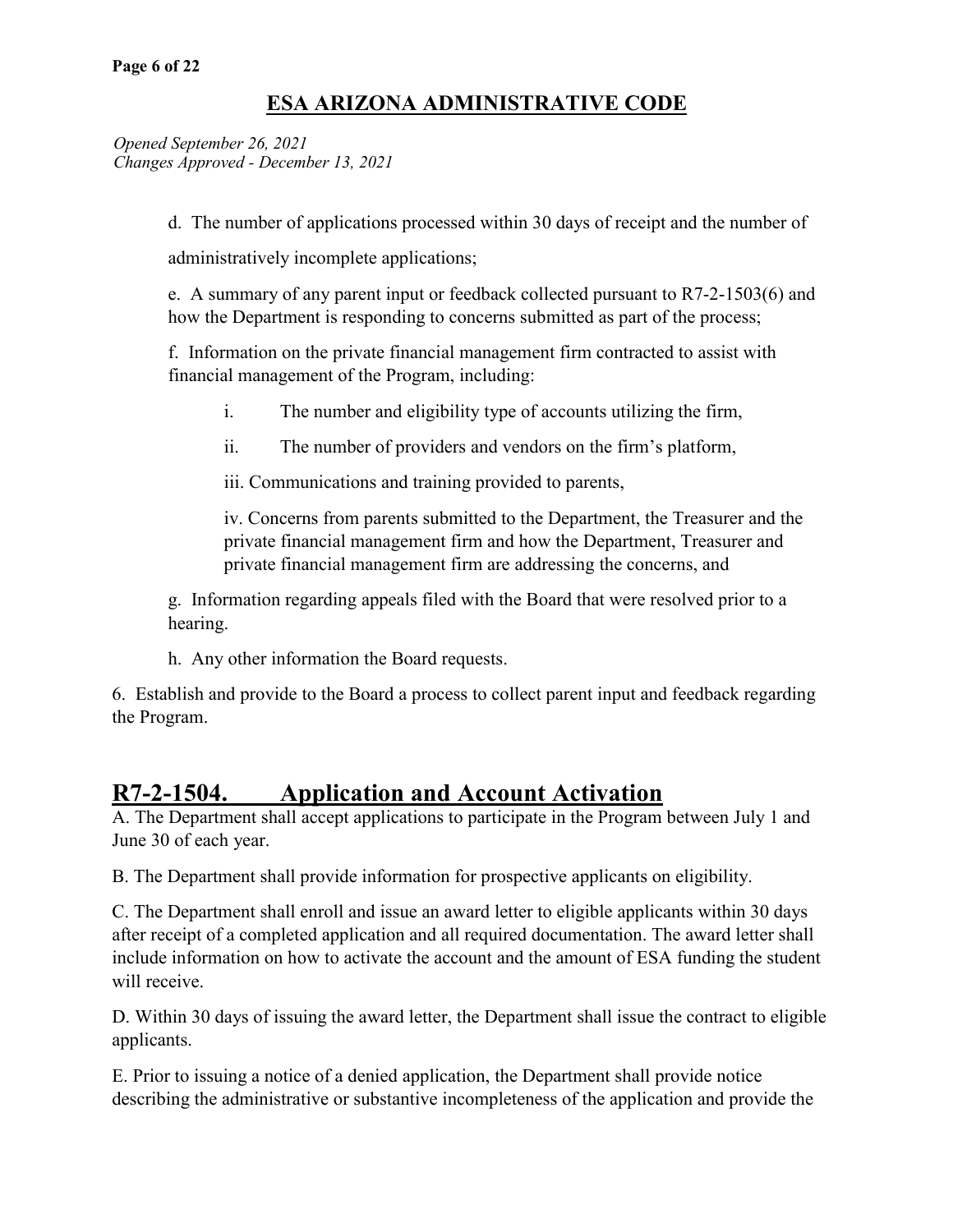*Opened September 26, 2021 Changes Approved - December 13, 2021*

applicant 30 days to provide the missing documentation or information. The Department shall include the justification for the denial and, if the application was substantively incomplete, the Department shall include the applicant's right to appeal.

F. Pursuant to R7-2-1511, a person who has had an application denied due to being substantively incomplete may file a written request for a hearing within 30 days after being served the notice of denial. Administratively incomplete applications are not appealable.

G. If the Board finds in favor of a parent who appealed a denied application, the Department shall expedite the contract and funding to the parent to the extent possible.

# **R7-2-1505. Contract Between Parent and Department**

A. To enroll a qualified student in an ESA, a parent of the qualified student shall sign a contract with the Department. The parent:

1. Shall use a portion of the ESA monies allocated annually to provide an education for the qualified student in at least the subjects of reading, grammar, mathematics, social studies and science, unless the ESA is allocated monies according to a transfer schedule other than quarterly transfers pursuant to A.R.S. § 15-2403(F). This subsection does not require a parent to spend a portion of ESA monies on each subject every quarter;

2. Shall not enroll the qualified student in a school district or charter school, and shall release the school district from all obligations to educate the qualified student. This subsection does not:

a. Relieve the school district or charter school that the qualified student previously attended from the obligation to conduct an evaluation pursuant to A.R.S. § 15-766, or

b. Require a qualified student to withdraw from a school district or charter school in order to apply for an ESA.

3. Shall not accept a scholarship from a school tuition organization pursuant to A.R.S., Title 43 concurrently with an ESA for the qualified student in the same year a parent signs the contract pursuant to this Section;

4. Shall use the monies deposited in the qualified student's ESA only for the expenses listed in A.R.S. § 15-2402(B)(4);

5. Shall not file an affidavit of intent to homeschool pursuant to A.R.S. § 15-802(B)(2) or  $(3)$ ;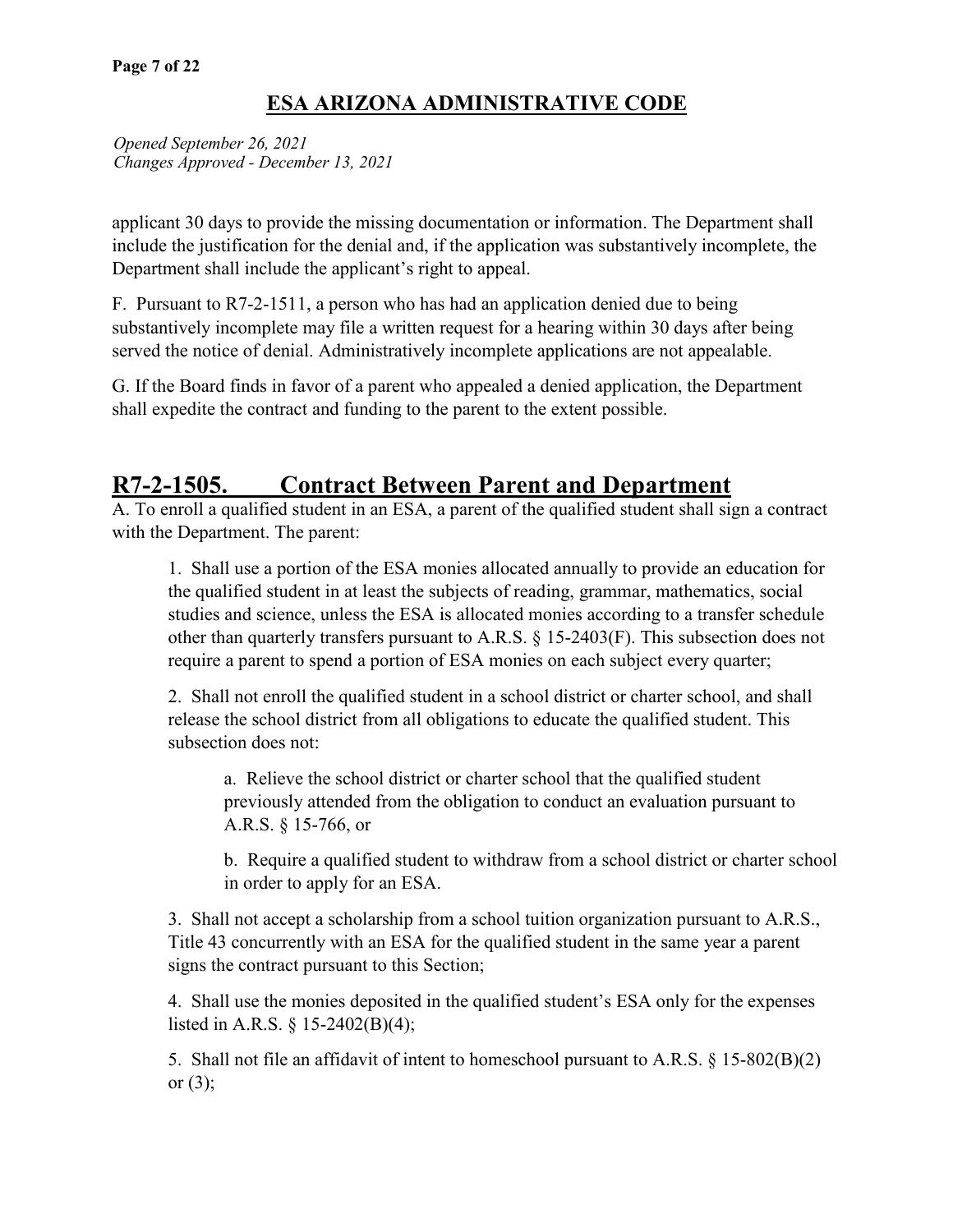*Opened September 26, 2021 Changes Approved - December 13, 2021*

> 6. Shall not use monies deposited in the qualified student's account for any of the following:

a. Computer hardware or other technological devices, except as provided in R7- 2-1505(B);

- b. Transportation of the pupil; or
- c. Consumable educational supplies, including papers, pens or markers.
- 7. Shall submit expenses and documentation as required in R7-2-1508.

B. If a qualified student meets any of the criteria specified in A.R.S.  $\S$  15-2401(7)(a)(i), (ii), or (iii), as determined by a school district or by an independent third party under A.R.S. § 15- 2403(I), the qualified student may use the following additional services:

1. Educational therapies from a licensed or accredited practitioner or provider including and up to any amount not covered by insurance if the expense is partially paid by a health insurance policy for the qualified students,

- 2. A licensed or accredited paraprofessional or educational aide,
- 3. Tuition for vocational and life skills education approved by the department, and

4. Associated goods and services that include, but are not limited to, educational and psychological evaluations, assistive technology rentals and braille translation goods and services approved by the Department. Associated goods as described in this subsection may include computer hardware or technological devices that assist in accessing educational materials or services and that are associated with the qualified student's needs. Parents that are seeking to use Program funds for an associated good or service pursuant to this subsection shall provide to the Department the special education course of study, service or educational need that the good or service is associated with or may provide the Department with the most current individualized education program, evaluation, or a letter from a qualified service provider. Parents are not advised to contact their districts seeking to update or change their students' individualized education programs or request special education reevaluations in order to make ESA purchases.

# **R7-2-1506. Contract Renewal**

A. A parent is eligible to renew an ESA if:

1. Pursuant to R7-2-1508, the parent submitted expenses and documentation or submitted quarterly attestations;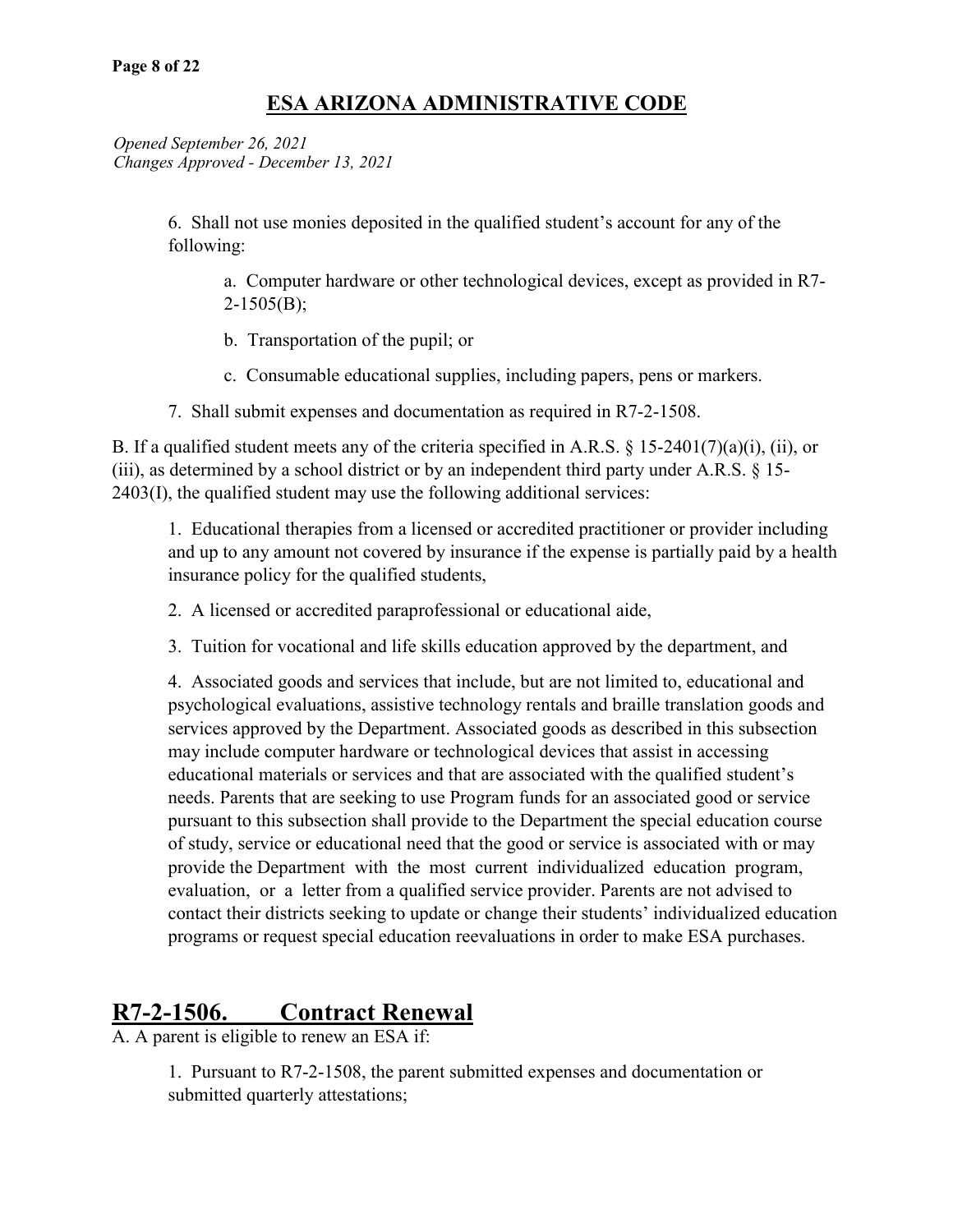*Opened September 26, 2021 Changes Approved - December 13, 2021*

2. If required, the Department approved expenses pursuant to R7-2-1508;

3. The parent spent monies to provide an education in at least reading, grammar, mathematics, social studies, and science for the contract year pursuant to R7-2- 1505(A)(1); and

4. The parent does not owe the Department monies for disallowed expenses. A parent remains eligible to renew an ESA if the parent has an unresolved appeal regarding a disallowed expense.

B. A student with a disability as defined in A.R.S.  $\S$  15-2401(7)(a)(i), (ii), or (iii), as determined by a school district or by an independent third party under A.R.S. § 15-2403(I), may continue on the Program until the end of the school year in which the student reaches the age of 22, if the student or the parent provides documentation to the Department that demonstrates the student has not finished high school.

C. A parent shall renew ESAs on an annual basis as follows:

1. The Department shall provide renewal contracts on or before May 1 to each parent who meets R7-2-1506(A) of this Section;

2. Each parent shall submit the renewal contract to the Department on or before June 30; and

3. Within 30 days of receipt, the Department shall notify each parent of the renewal of the contract. The Department may provide notification through an online portal.

D. If a parent does not submit a renewal contract pursuant to R7-2-1506(C), the Department shall temporarily close the account and cease funding to the ESA until the parent submits the appropriate signed renewal contract. During the temporary closure, funding shall remain in the account until the parent signs the appropriate renewal contract in a format provided by the Department or the Department closes the ESA pursuant to R7-2-1506(E).

E. After an ESA has been temporarily closed for non-renewal pursuant to R7-2-1506(D), a parent may submit the appropriate signed renewal contract in a format provided by the Department to reactivate the ESA. If a parent does not submit a renewal contract for a period of three academic years, the Department shall provide notice through certified mail, email and telephone, if applicable, that the ESA will be closed. To renew the ESA, the parent shall submit a renewal contract within 60 days of receipt of the notification. If the parent does not submit a renewal contract within 60 days, the Department shall close the ESA and return any remaining monies in the ESA to the state general fund. Notwithstanding R7-2-1506(C)(1) and (2), a parent may submit the appropriate signed renewal contract between July 1 and June 30 for the purposes of this subsection.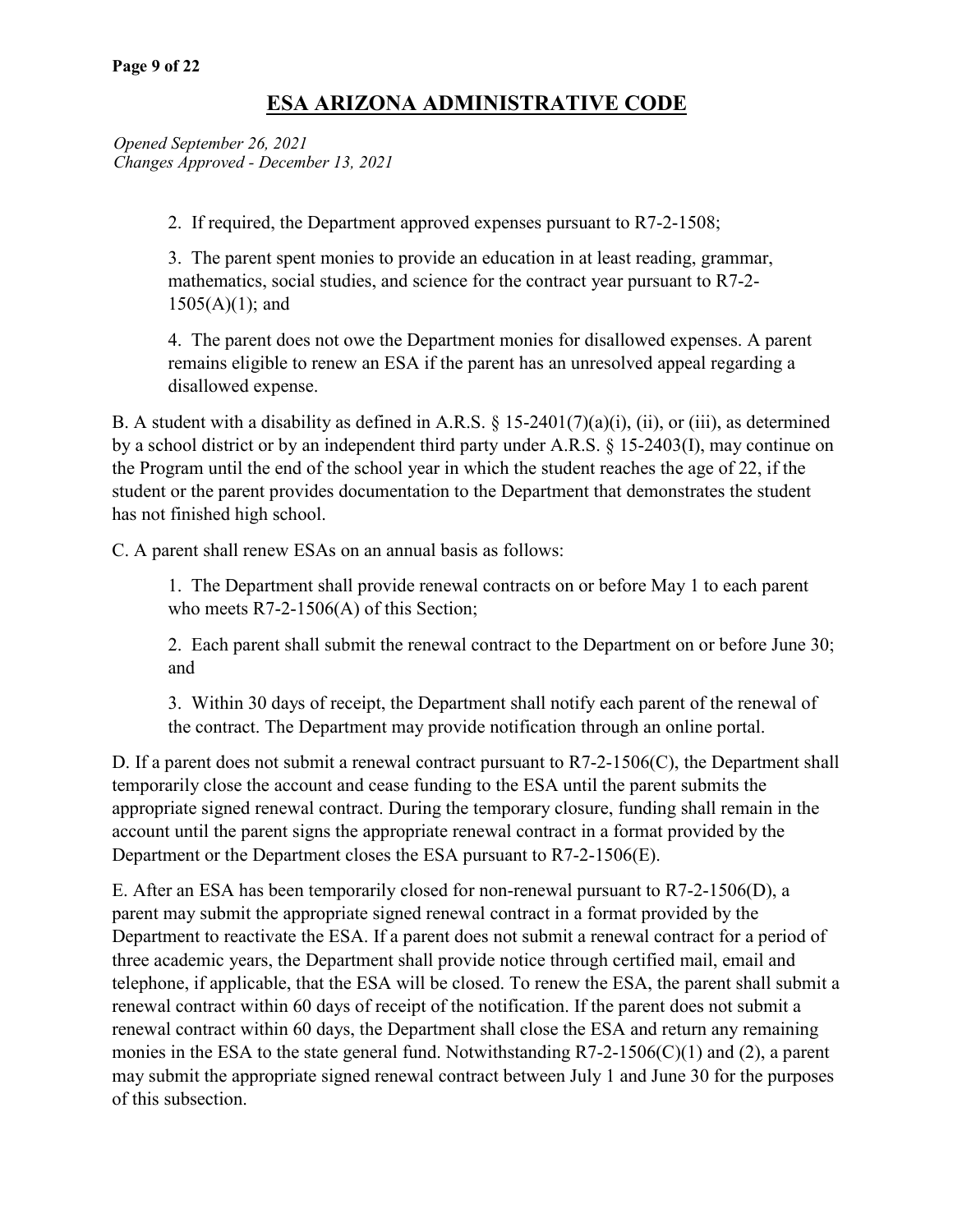*Opened September 26, 2021 Changes Approved - December 13, 2021*

F. Notwithstanding R7-2-1506(E), on the qualified student's graduation from a postsecondary institution or after any period of four consecutive years after high school graduation in which the student is not enrolled in an eligible postsecondary institution, but not before this time as long as the accountholder continues using a portion of account monies for eligible expenses each year and is in good standing, the qualified student's Arizona empowerment scholarship account shall be closed and any remaining monies shall be returned to the state general fund.

G. Pursuant to R7-2-1511, a parent whose contract was not renewed by the Department may file a written request for a hearing within 30 days after being served the notice of the non-renewal.

H. At the written request of a parent, the Department shall extend the renewal contract timeframe for up to 30 days from the deadline prescribed in this Section if the parent demonstrates hardship, including an act of God or similar circumstance that prevented the parent from responding by the deadline.

# **R7-2-1507. Use of Funds**

A. The Department shall establish and maintain a database of approved expenses and disallowed expenses for the current and upcoming fiscal years pursuant to A.R.S. § 15-2401 et seq, and this Article. The Department shall make the database available to parents online and disaggregate the approved expenses by eligibility category.

B. The Department shall establish a process to review an expense before making an administrative decision to deny the expense. The Department shall provide a copy of the process to the Board and include the process in the handbook adopted pursuant to R7-2-1503.

C. The Department shall not request repayment for an expense it has approved for a specific ESA. The Department shall treat similar expenditures by similarly situated account holders in the same manner. This Section does not create authorization for an account holder to expend funds in a manner not permitted by statute.

D. Pursuant to R7-2-1511, a parent who has had an expense disallowed by the Department may file a written request for a hearing within 30 days after being served the notice of the disallowed expense.

# **R7-2-1508. Review of Expenses**

A. The Department may conduct or contract for random or annual audits as needed to ensure monies are used only for expenses that were approved or allowed at the time the expense was made. The Department shall use record retention requirements that were in place at the time the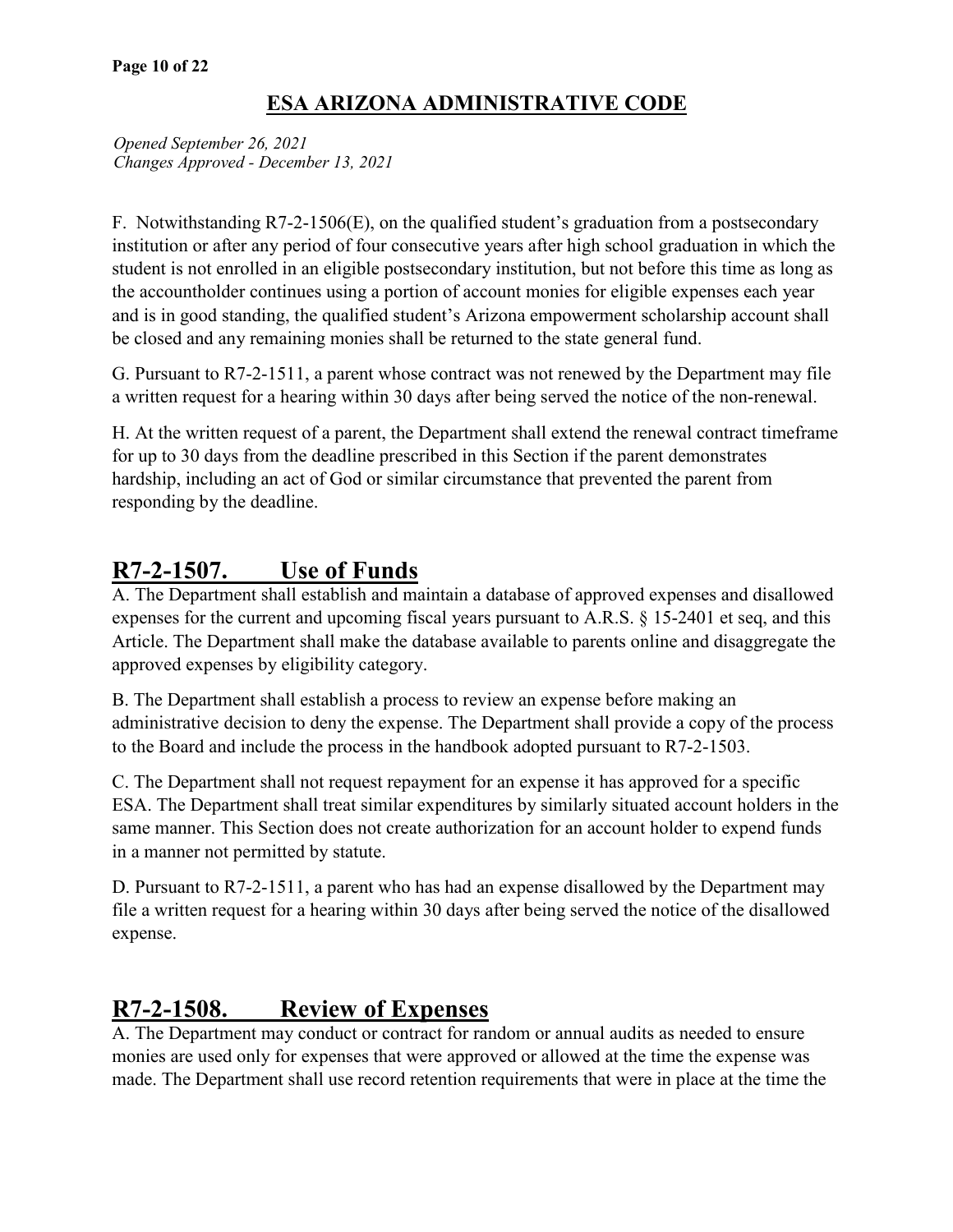*Opened September 26, 2021 Changes Approved - December 13, 2021*

expense was made to determine compliance. The Department may only audit account activity from the last two fiscal years, including the current fiscal year.

B. The Department shall provide annual notice to each parent of when and how the Department will conduct reviews of expenses and audits. The notice may be provided in the handbook adopted pursuant to R7-2-1503. Notwithstanding any other Section, the Department may review expenses less frequently using a risk-based approach, if the Department provides notice to parents and the Board pursuant to this section.

C. Parents shall submit expenses that shall include, but are not limited to, the following:

- 1. Invoices for each vendor, individual or product;
- 2. Invoices for private schools, which shall include the following:
	- a. The name of the qualified student,
	- b. The name of the private school,
	- c. The transaction date,
	- d. Tuition or fee amounts, and

e. Total charged to the card, and for reimbursements, proof of method of payment;

- 3. Invoices for tutors, paraprofessionals, service type or therapists which shall include:
	- a. Name of the qualified student,
	- b. The name of one of the following: the vendor, facility, therapist or tutor,
	- c. A description of the services,
	- d. The transaction date,
	- e. The rate amounts,
	- f. Any processing fees, and

g. Total charged to the card, and for reimbursements, proof of method of payment.

D. For debit card transactions, a parent shall submit all debit card transaction expense receipts to the Department as follows:

1. On or before September 30 for quarter one,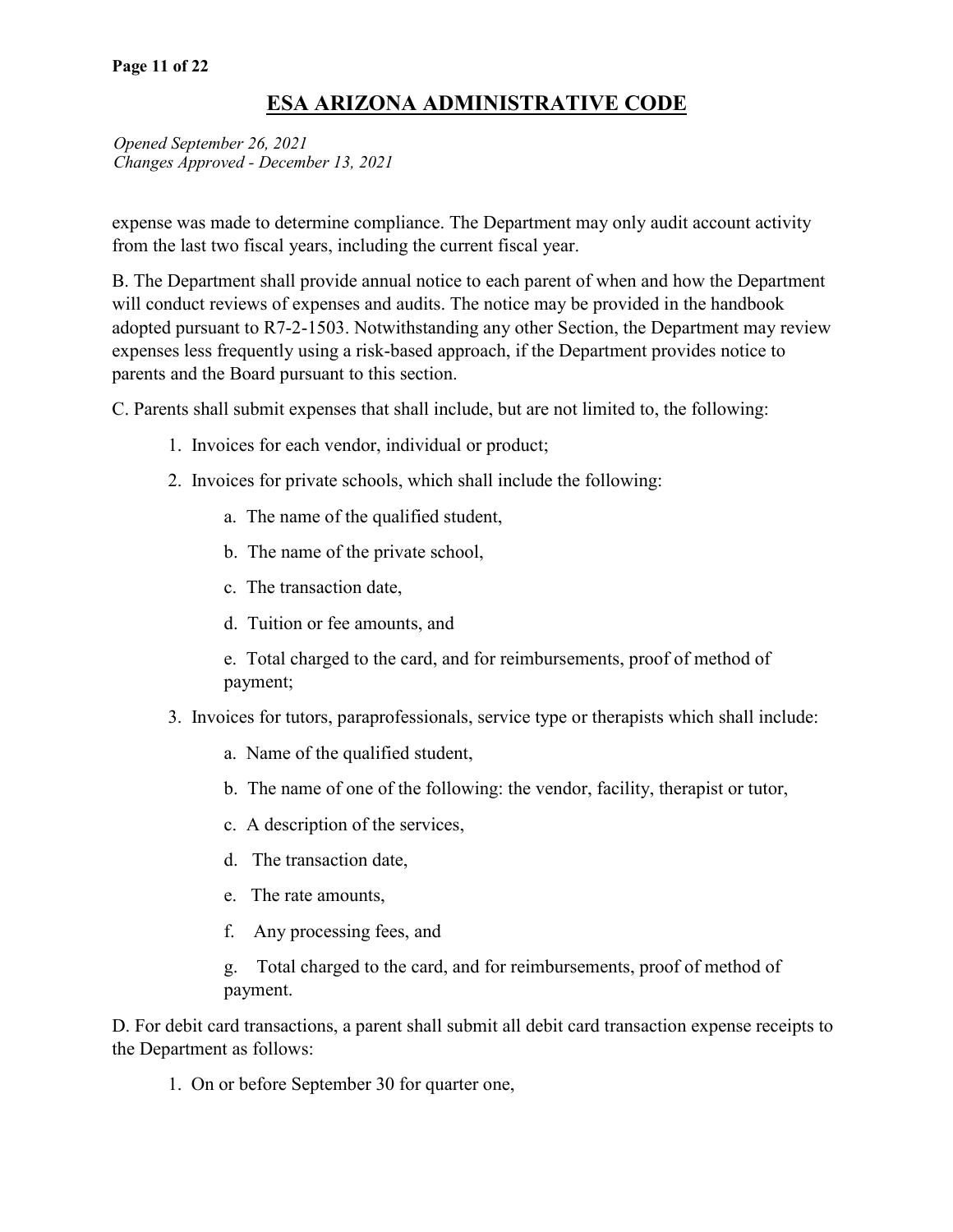*Opened September 26, 2021 Changes Approved - December 13, 2021*

- 2. On or before December 31 for quarter two,
- 3. On or before March 31 for quarter three, and
- 4. On or before June 30 for quarter four.

E. The Department shall review and approve expenses and make its next quarterly disbursement of funds within 30 days of the deadlines prescribed in R7-2-1508(D).

F. On receipt and approval of debit card transaction expense receipts or reimbursements, the Department shall notify the parent through electronic mail or through an online portal. The Department shall not withhold funds for a subsequent quarter if it fails to review expenses, debit card transaction expense receipts or reimbursements within 30 days of the deadline. A parent may submit corrected debit card transaction expense receipts any time prior to the quarterly submission deadline.

G. If a parent fails to submit debit card transaction expense receipts, if required, by the deadlines prescribed in R7-2-1508(D) or submits incomplete debit card transaction expense receipts or reimbursements, the Department shall:

1. Serve notice to the parent of the deficiencies,

2. Provide the parent 10 days from the date of receipt of the notice to submit complete debit card transaction expense receipts or reimbursements, and

3. Review debit card transaction expense reports receipts or reimbursements submitted pursuant to this subsection within five days of receipt from the parent.

H. Following the 10 day period provided in  $R7-2-1508(G)(2)$ , the Department may remove a parent from the Program for failing to submit required debit card transaction expense receipts or failing to correct the deficiencies of a debit card transaction expense receipt.

I. Pursuant to R7-2-1511, a parent that has been removed from the Program may file a written request for a hearing within 30 days after being served the notice of removal. Except in cases in which the Board has found misuse of funds or fraud pursuant to R7-2-1509, the Department shall not withhold funding to one qualified student's ESA due to deficiencies in the expense reporting of a sibling's account.

J. At the written request of a parent, the Department shall extend the deadlines prescribed in R7-2-1508(D) for up to 30 days from the deadlines prescribed in this Section if the parent demonstrates hardship, including an act of God or similar circumstance that prevented the parent from responding by the deadline.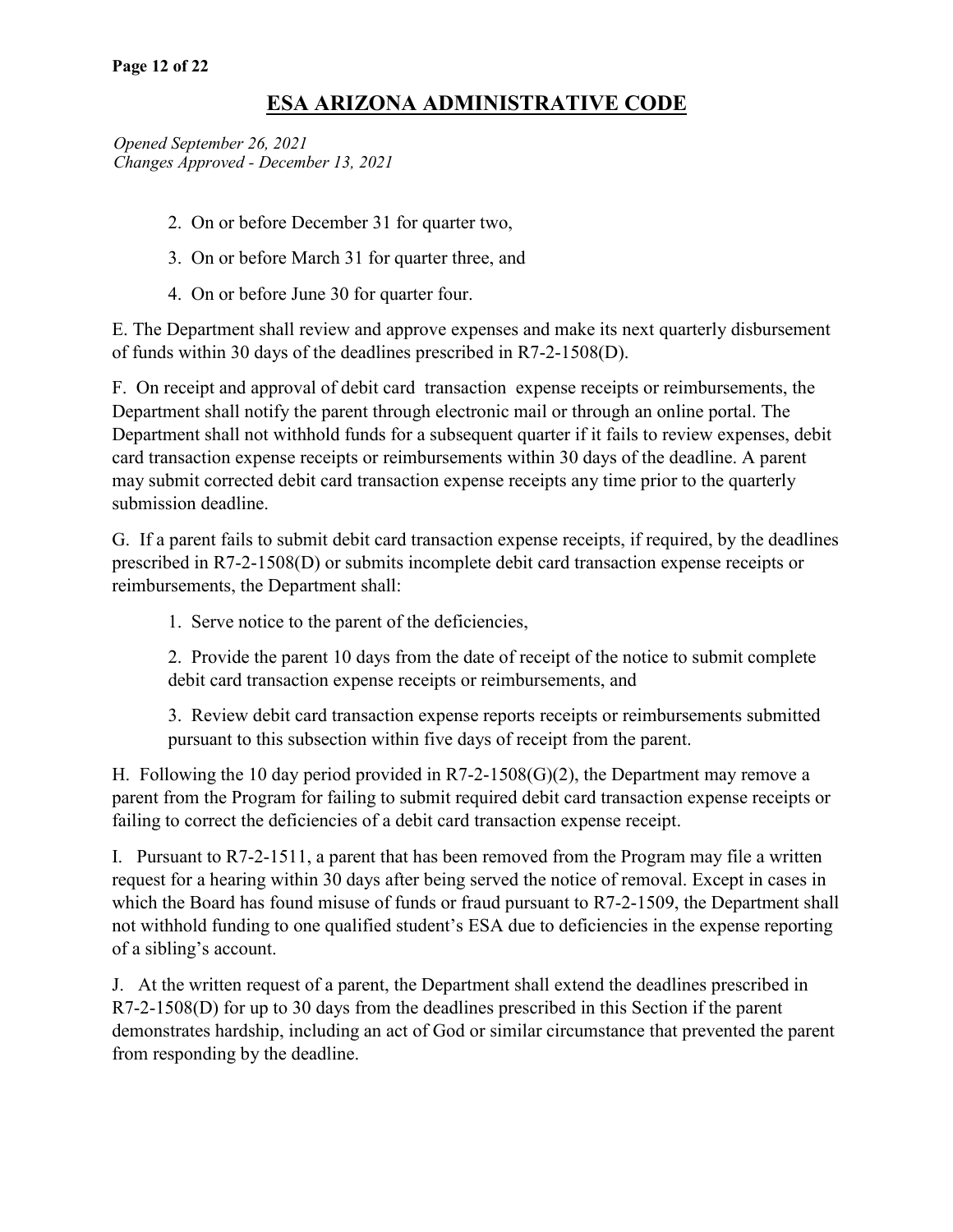*Opened September 26, 2021 Changes Approved - December 13, 2021*

K. If a parent does not make any expenses in a quarter, the parent shall attest to that fact in a format provided by the Department.

# **R7-2-1509. Misuse of Funds**

A. Based on a finding that a parent knowingly misuses funds, the Department shall temporarily suspend the account and provide notice to the parent. The notice shall:

1. Include the reason for the temporary suspension and a detailed description of the disallowed expense; and

2. Provide the parent 10 days, not including weekends, to either:

a. Present documentation that demonstrates the expense is allowable or that the parent was victim to identity theft or fraud; or

b. Agree to repay the amount.

B. The Department shall review the documentation submitted pursuant to  $R7-2-1509(A)(2)(a)$ within five days of receipt to determine if the expense is allowable or if the parent was victim to identity theft or fraud. If the Department determines the expense is allowable or that the parent was victim to identity theft or fraud, the Department shall lift the temporary suspension, reinstate the account and make any disbursements that were withheld during the suspension.

C. If the Department determines the documentation fails to demonstrate the expense is allowable or that the parent was victim to identity theft or fraud, the Department shall provide notification to the parent that the amount must be repaid. The Department shall withhold the disbursement of any additional ESA funds until repayment is made. The Department may agree to a gradual repayment plans at the request of the parent and shall reinstate additional ESA funding once repayment has begun. The Department may remove a parent from the Program that fails to repay an amount or agree to a repayment plan.

D. Once a parent agrees to a gradual repayment plan or repays an amount pursuant to R7-2- 1509(A)(2)(b) or R7-2-1509(C), the Department shall lift the temporary suspension, reinstate the account and make any disbursements that were withheld during the suspension as follows:

- 1. Within one day, if the repayment is made by cashier's check or money order;
- 2. Within seven days, if repayment is made by personal check.;

E. Except in cases which the Attorney General determines that a parent or accountholder has committed fraud, any expenditure from an Arizona Empowerment Scholarship Account for a purchase that is deemed ineligible pursuant to A.R.S. § 15-2402 and that is subsequently repaid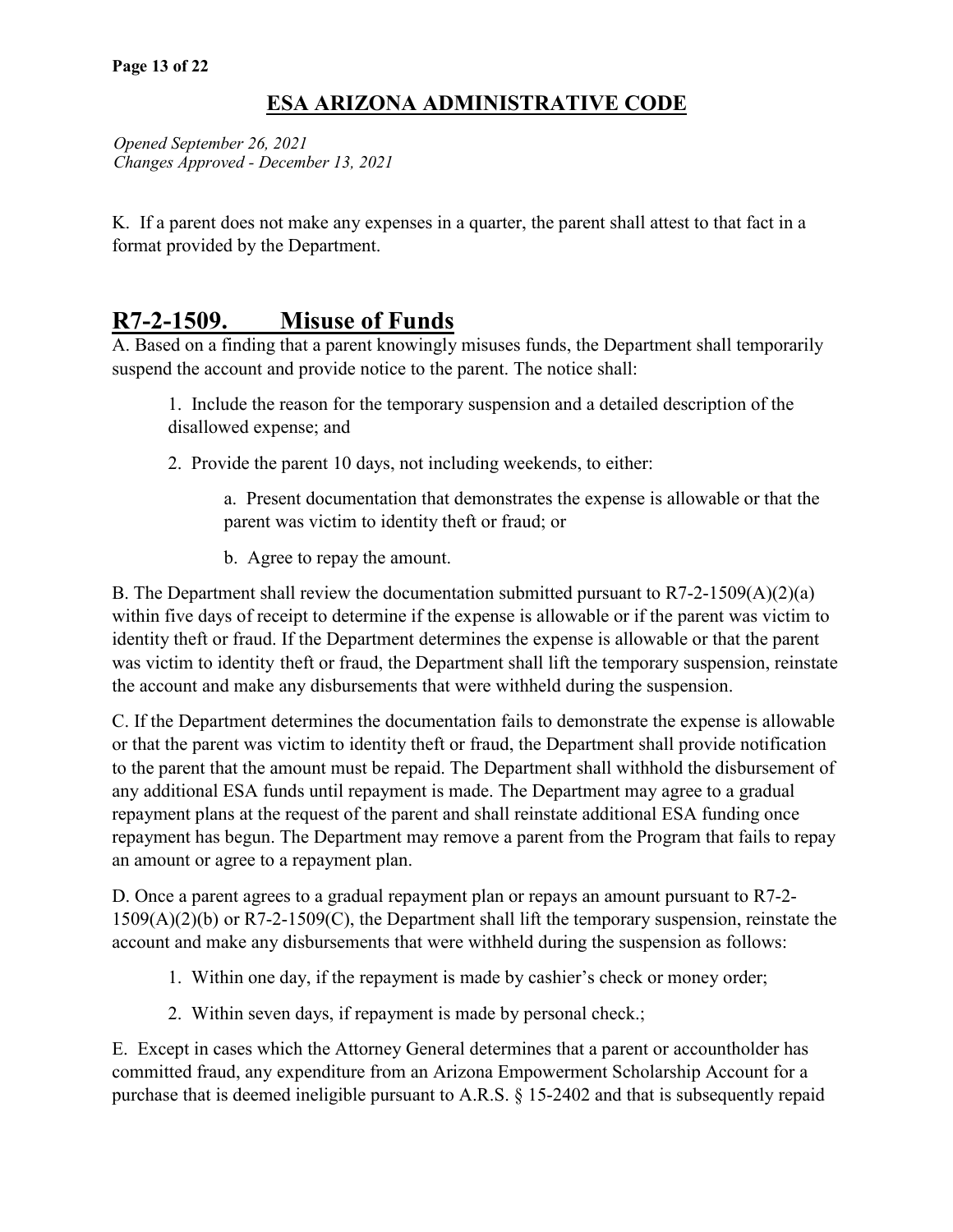*Opened September 26, 2021 Changes Approved - December 13, 2021*

by the parent or accountholder shall be credited back to the Arizona Empowerment Scholarship Account balance within 30 days after the receipt of payment.

F. Pursuant to R7-2-1511, a parent who has been removed from the Program pursuant to this Section may file a written request for a hearing within 30 days after being served the notice of removal.

G. The Department shall refer a case to the Board if a parent does not file an appeal pursuant to R7-2-1511 and either:

- 1. Fails to repay the amount of a disallowed expense, or
- 2. Fails to make a payment on a gradual repayment plan.

H. On a finding of misuse of monies, the Board may refer the case to the Attorney General who may bring an action to recover the monies. Upon obtaining evidence of fraudulent use of an account, the Board may refer the case to the Attorney General for the purpose of a criminal investigation.

I. A parent or qualified student is not eligible to enroll a qualified student in the ESA Program if that parent was an account holder on an account that was referred to the Attorney General for misuse of monies unless the parent's expense was subsequently found to be allowable or the parent was the victim of identity theft or fraud.

J. If a parent commits fraud, the Department shall withhold funds from all accounts in the parent's name and close the accounts.

# **R7-2-1510. Corrective Action**

A. Except for misuse of funds or failing to submit debit card transaction expense receipts pursuant to R7-2- 1508, if the Department finds that a parent violated A.R.S. § 15-2401 et seq, this Article or the terms and conditions set forth by the Department in the contract signed by the parent, the Department shall:

1. Temporarily suspend the account;

2. Provide notice to the parent of the violation, including an explanation of the violation; and

3. Provide the parent 10 days to correct the violation.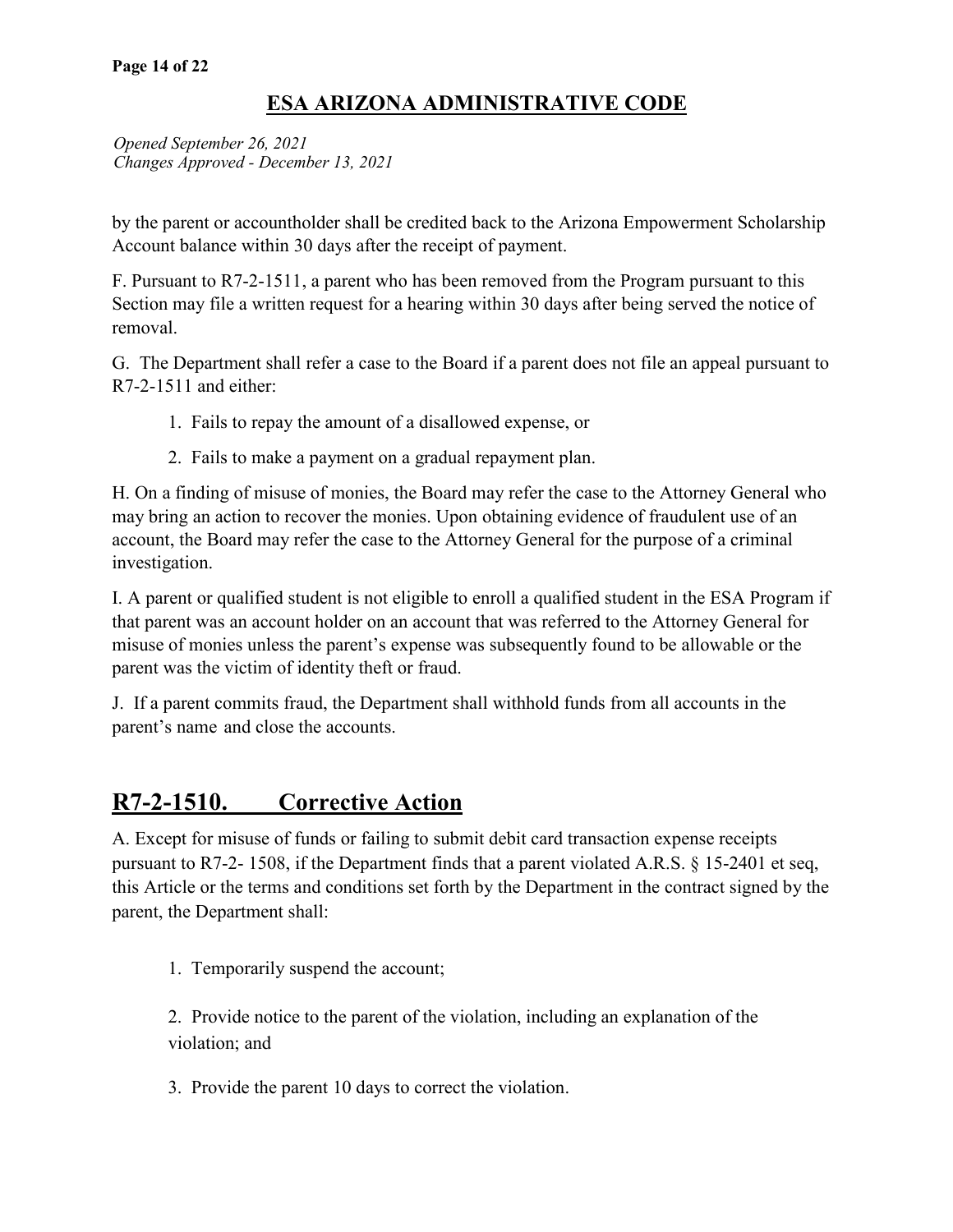*Opened September 26, 2021 Changes Approved - December 13, 2021*

B. The Department may remove a parent or qualified student from the Program for failing to correct a violation pursuant to this Section.

C. Pursuant to R7-2-1511, a parent or qualified student who has been removed from the Program pursuant to this Section may file a written request for a hearing within 30 days after being served the notice of removal.

# **R7-2-1511. Appeals**

A. A parent may appeal to the Board any administrative decision the Department makes pursuant to Arizona Revised Statutes, Title 15, Chapter 19, Article 1, including determinations of allowable expenses, removal from the Program or enrollment eligibility. B. Stay

1. Pending the resolution of an appeal during which an account is suspended, a parent may request a stay on the account suspension.

a. Included in the request for a hearing filed pursuant to  $R7-2-1511(F)$ , a parent may file a request to the Board to stay an account suspension. Such request shall be in writing and shall address the matters stated in the Department's notice in R7-2-1511(E).

b. The Department may file a response to the parent's request to stay the suspension of the account. Such response shall be filed with the Board within five business days of receipt of the parent's request to stay the suspension. Such response shall be in writing and shall address the matters stated in the parent's request.

c. Within 10 business days after receipt of the Department's response, the executive director of the Board or his/her designee shall make a written determination to either:

- i. Proceed with suspension of the account, or
- ii. Stay all or part of the suspension of the account if there is a reasonable probability that the appeal will be upheld or that the stay is in the best interest of the State. If a stay is issued, the Department may not withhold funding or contract renewal for the account holder on account of the appealed administrative decision during the stay unless directed by the Board to do so.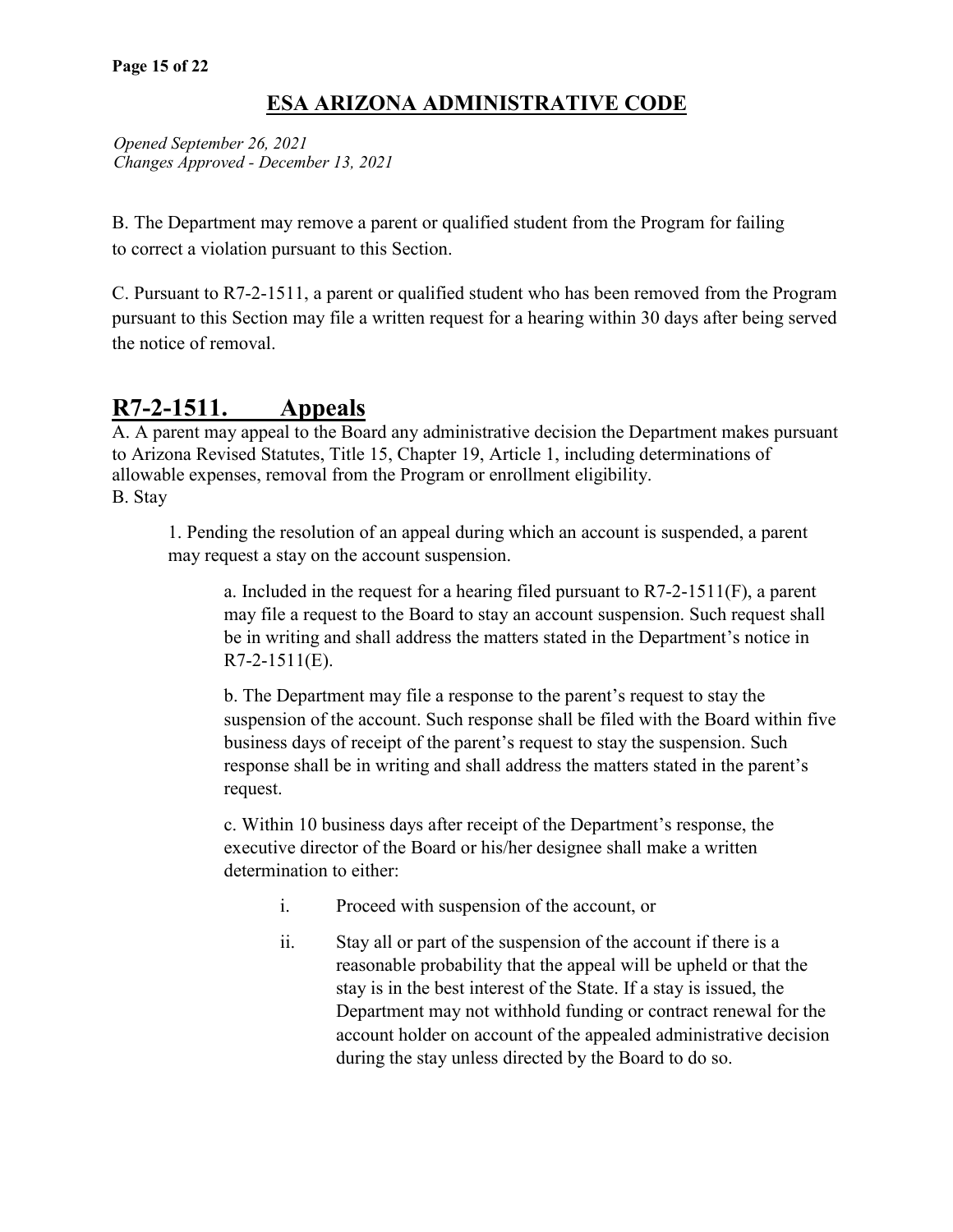*Opened September 26, 2021 Changes Approved - December 13, 2021*

> d. The executive director or his/her designee shall provide the parent and the Department with a written copy of the stay determination including the basis for the determination.

C. Notwithstanding any other Section, the Department may, with the agreement of the account holder on the resolution, informally resolve a disputed administrative action at any time without a formal appeal pursuant to this Article.

D. The Department, on its website and in the parent handbook, shall provide information on the Board's appeals process.

E. The Department shall provide parents with written notice of an appealable action taken by the Department. Such written notice shall inform the parents of his/her right to request a hearing on the action and shall include the following:

1. The statute or rule that is alleged to have been violated or on which the action is based;

2. Identify, with reasonable particularity, the nature of any alleged violation or action;

3. Include a description of the parent's right to request a hearing on the appealable agency action; and

4. Include a description of the parent's right to request an informal settlement conference.

F. Within 30 days after being served with notice of an appealable action, a parent may file a request for a hearing. The notice must be in writing and shall state the following:

1. The identity of the party requesting the hearing,

- 2. The mailing address of the party requesting the hearing,
- 3. The agency that rendered the decision related to the appealable action,
- 4. Identification of the action being appealed,
- 5. A concise statement of the reasons for the request for hearing,

6. A copy of the administrative decision issued by the Department, and

7. Any other information or documentation requested by the Board applicable to the appeal process.

G. If good cause is submitted, the Board may accept a request for a hearing that is not filed in a timely manner. Such request must be made in writing and state the basis for not filing the request on time.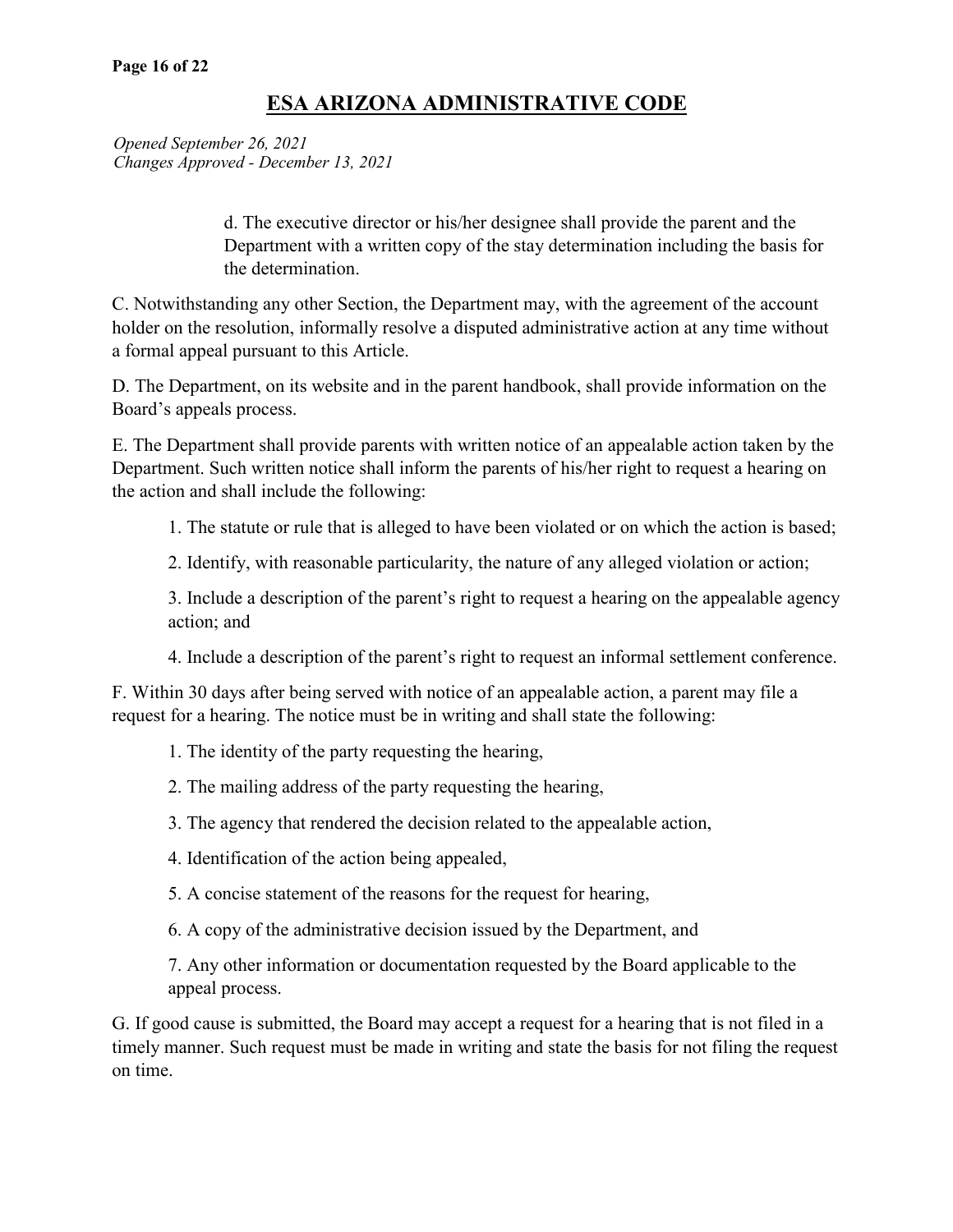*Opened September 26, 2021 Changes Approved - December 13, 2021*

H. If a parent requests a hearing pursuant to R7-2-1511(F) and includes all of the items listed in R7-2-1511(F), the Board shall schedule a hearing.

I. The Board shall provide all parties with a written notice at least 20 days prior to the date set for the hearing. The notice shall include:

1. A statement of the time, place and nature of the hearing;

2. A statement of the legal authority and jurisdiction under which the hearing is to be held;

3. A reference to the particular sections of the statutes and rules involved; and

4. A short and plain statement of the matters asserted. If a party is unable to state the matters in detail at the time the notice is served, the initial notice may be limited to a statement of the issues involved. Thereafter upon application a more definite and detailed statement shall be furnished.

J. All notices shall be served via personal delivery or certified mail, return receipt requested or by any other method reasonably calculated to effect actual notice on the agency and all parties to the action at each party's last address of record.

K. A hearing on the appealable action shall be held after a complete appeal is filed and may be advanced or delayed on the agreement of the parties or on a showing of good cause.

L. Informal Settlement Conference

1. A parent may request an informal settlement conference be held with the Department. The request shall be in writing and shall be filed with the Department, and a copy provided to the Board, no later than 10 days after the Board provides notice that the appeal is complete. The Department shall hold an informal settlement conference within seven days after receiving the request. The Department shall notify the Board of the result of the informal settlement conference within five days of the conclusion of the informal settlement conference or prior to the hearing date, whichever is first. The request for an informal settlement conference does not alter the date the hearing is to be held.

2. If an informal settlement conference is held, a person with the authority to act on behalf of the Department must represent the Department at the conference. The Department representative shall notify the parent in writing that statements, either written or oral, made at the conference, including a written document, created or expressed solely for the purpose of settlement negotiations are inadmissible in any subsequent administrative hearing.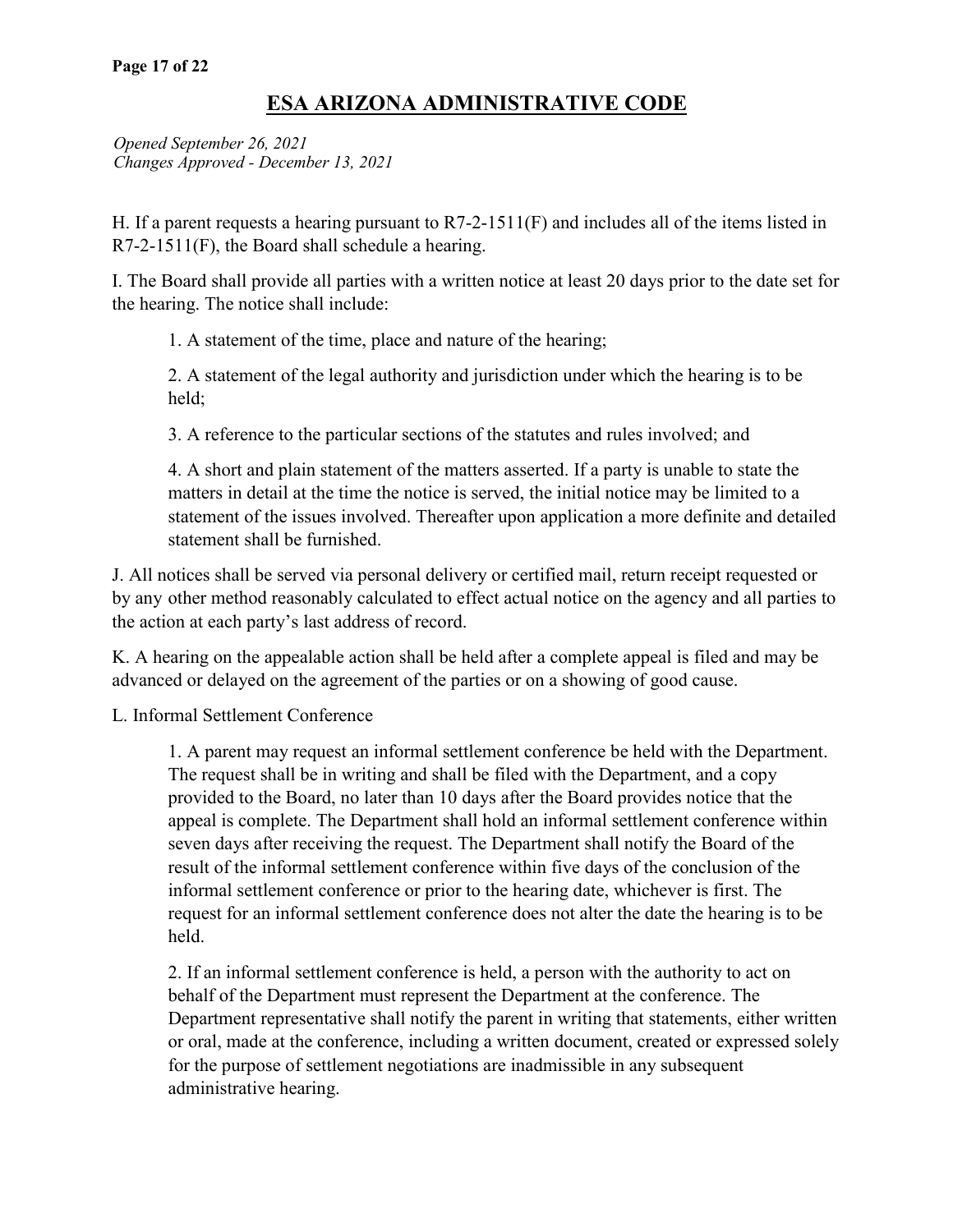*Opened September 26, 2021 Changes Approved - December 13, 2021*

M. Informal disposition may be made by stipulation, agreed settlement, consent order or default.

N. Hearing Process

1. All hearings shall be conducted before a hearing officer pursuant to this Section.

2. The parties to the appealable agency action have the right to be represented by legal counsel or to proceed without counsel, to submit evidence and to cross-examine witnesses.

3. The Board shall schedule a prehearing conference on request of any party. Either party may waive appearance by filing the request in writing to the Board no later than five days before the prehearing conference. A prehearing conference may be held for the following purposes:

a. Clarify or limit procedural, legal or factual issues;

b. Consider amendments to any pleading;

c. Identify and exchange lists of witnesses and exhibits intended to be introduced at the hearing;

d. Obtain stipulations or rulings regarding testimony, exhibits, facts or law;

e. Schedule deadlines, hearing dates and locations if not previously set; or

f. Allow the parties opportunity to discuss settlement.

4. The record in a contested case shall include:

a. All pleadings, motions and interlocutory rulings.

b. Evidence received or considered.

c. A statement of matters officially noticed.

d. Objections and offers of proof and rulings thereon.

e. Proposed findings of fact and conclusions of law and exceptions thereto.

f. Any decision, opinion, recommendation or report of the hearing officer.

g. All staff memoranda, other than privileged communications, or data submitted to the hearing officer in connection with its consideration of the case.

5. Findings of fact shall be based exclusively on the evidence and on matters officially noticed.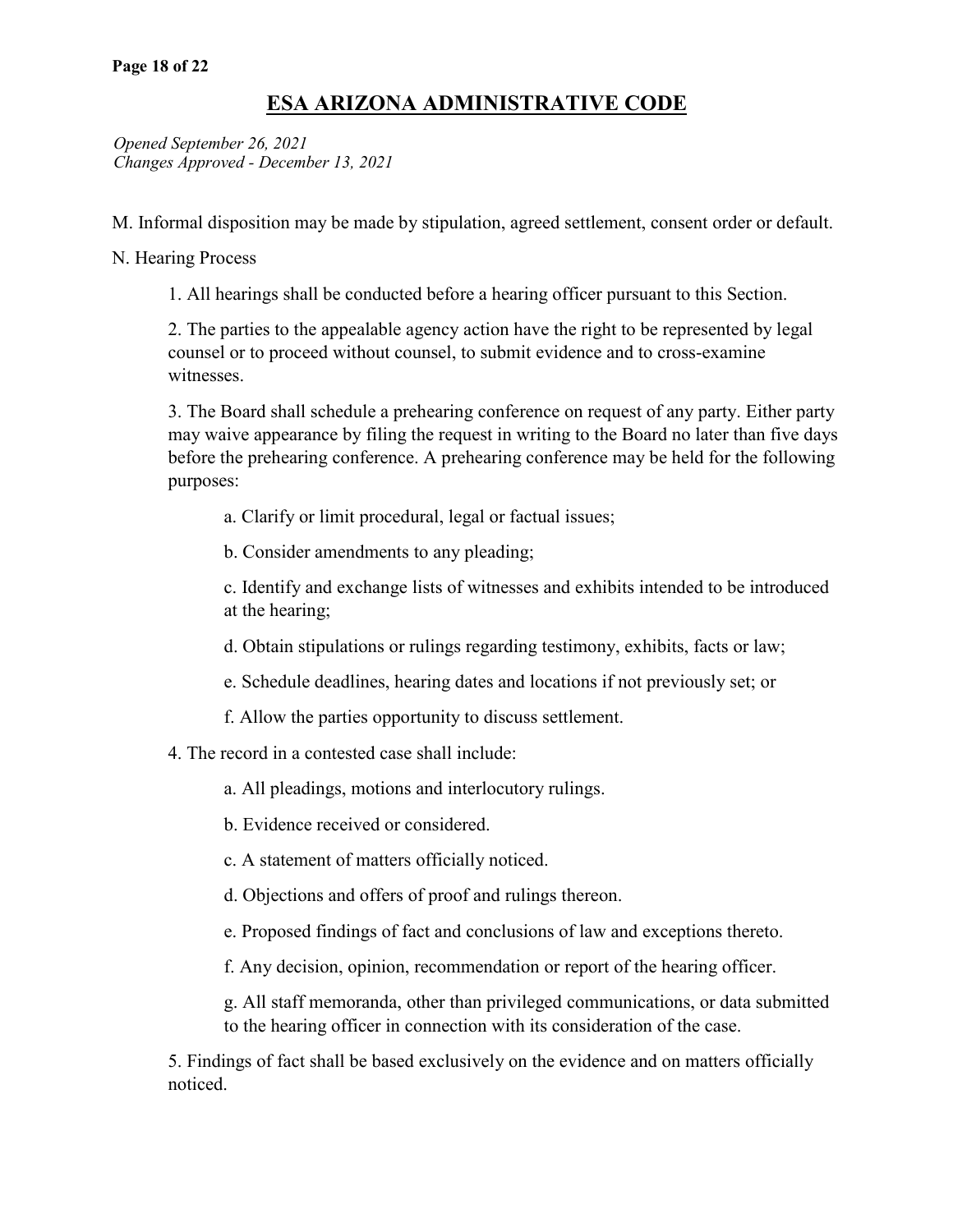*Opened September 26, 2021 Changes Approved - December 13, 2021*

> 6. A participant of record shall not communicate, either directly or indirectly, with the Hearing Officer about any substantive issue in a pending matter unless:

a. All participants of record are present;

b. Communication is during a scheduled proceeding, where an absent participant of record fails to appeal after proper notice; or

c. Communication is by written motion with copies to all participants of record.

7. The Hearing Officer may postpone, continue, or cancel a hearing for good cause upon the written request of either party. The participant of record must establish good cause for the written request.

8. For good cause shown, the hearing officer may grant continuances and extensions of time for filing notices or other documents.

9. The Hearing Officer may direct a party to submit additional memorandum or information within a reasonable period of time. The Hearing Officer shall grant the opposing party a reasonable period of time to respond to the additional memorandum or information.

10. Upon written request, any party may request an opportunity to compare a document copy with the original. The Hearing Officer may grant the request if the record establishes good cause.

#### O. Conduct of Hearing

1. All hearings shall be recorded. The Board shall secure either a court reporter or an electronic means of producing a clear and accurate record of the proceeding.

2. A hearing may be conducted in an informal manner and without adherence to the rules of evidence required in judicial proceedings. Neither the manner of conducting the hearing nor the failure to adhere to the rules of evidence required in judicial proceedings shall be grounds for reversing any administrative decision or order if the evidence supporting the decision or order is substantial, reliable and probative.

3. The parties may submit proposed findings of fact and conclusions of law prior to the hearing. The hearing officer may require that the parties submit proposed findings of fact and conclusions of law prior to the hearing or at the close of evidence

4. All interested parties shall be ready and present with all witnesses and documents at the time and place specified in the notice of hearing and shall be prepared at such time to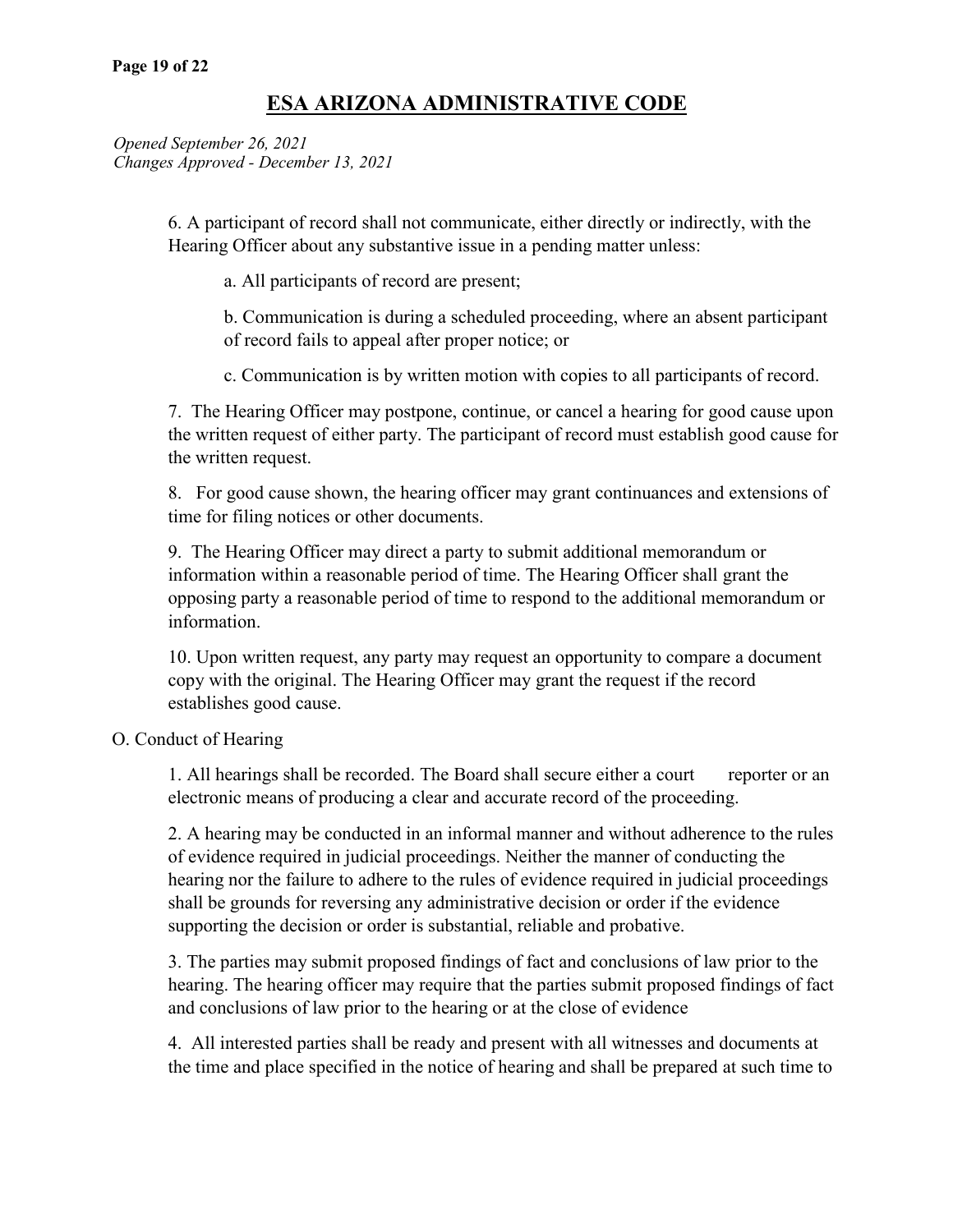*Opened September 26, 2021 Changes Approved - December 13, 2021*

> dispose of all issues and questions involved in the appeal. An interested party shall arrange for the presence of that party's witnesses at a hearing.

5. If a party fails to appear at a hearing, the hearing body may proceed with the presentation of the evidence of the appearing party.

6. The Hearing Officer conducting the hearing may close the hearing to other than interested parties to the extent necessary to protect the interests and rights of the interested parties, within the requirements of A.R.S. §§ 38-431.01, and 38-431.03.

7. The Hearing Officer may conduct all or part of the hearing by telephone other electronic means, as long as each party has an opportunity to participate in the entire proceeding as it takes place.

8. Conduct at any hearing that is disruptive or shows contempt for the proceeding shall be grounds for exclusion from further participation.

#### P. Evidence

1. All witnesses shall testify under oath or affirmation. The hearing officer shall administer oaths and affirmations.

2. The hearing officer shall afford interested parties an opportunity either to present oral or documentary evidence, or both, and to conduct such cross-examination as may be required for a full and fair disclosure of the facts. The hearing officer may limit the time of oral argument.

3. The hearing officer may choose to admit evidence, a witness' deposition, or a witness' affidavit and determine evidentiary weight of all submitted evidence. The party taking a witness' deposition or affidavit shall bear all deposition-related or affidavit-related costs. The hearing officer shall make rulings necessary to prevent argumentative, repetitive, or irrelevant questioning, to exclude evidence the hearing officer determines to be irrelevant, immaterial or unduly repetitious, and to expedite the examination to the extent consistent with the disclosure of all relevant testimony and information.

#### Q. Stipulations

Parties to any contested case may stipulate, in writing, agreement upon any matter involved in the proceeding. If approved by the hearing officer, agreement on matters of procedure shall be binding upon the parties to the stipulation. No substantive matter agreed to by the parties shall be binding upon the Board unless incorporated into the decision of the Board.

R. Final Administrative Decision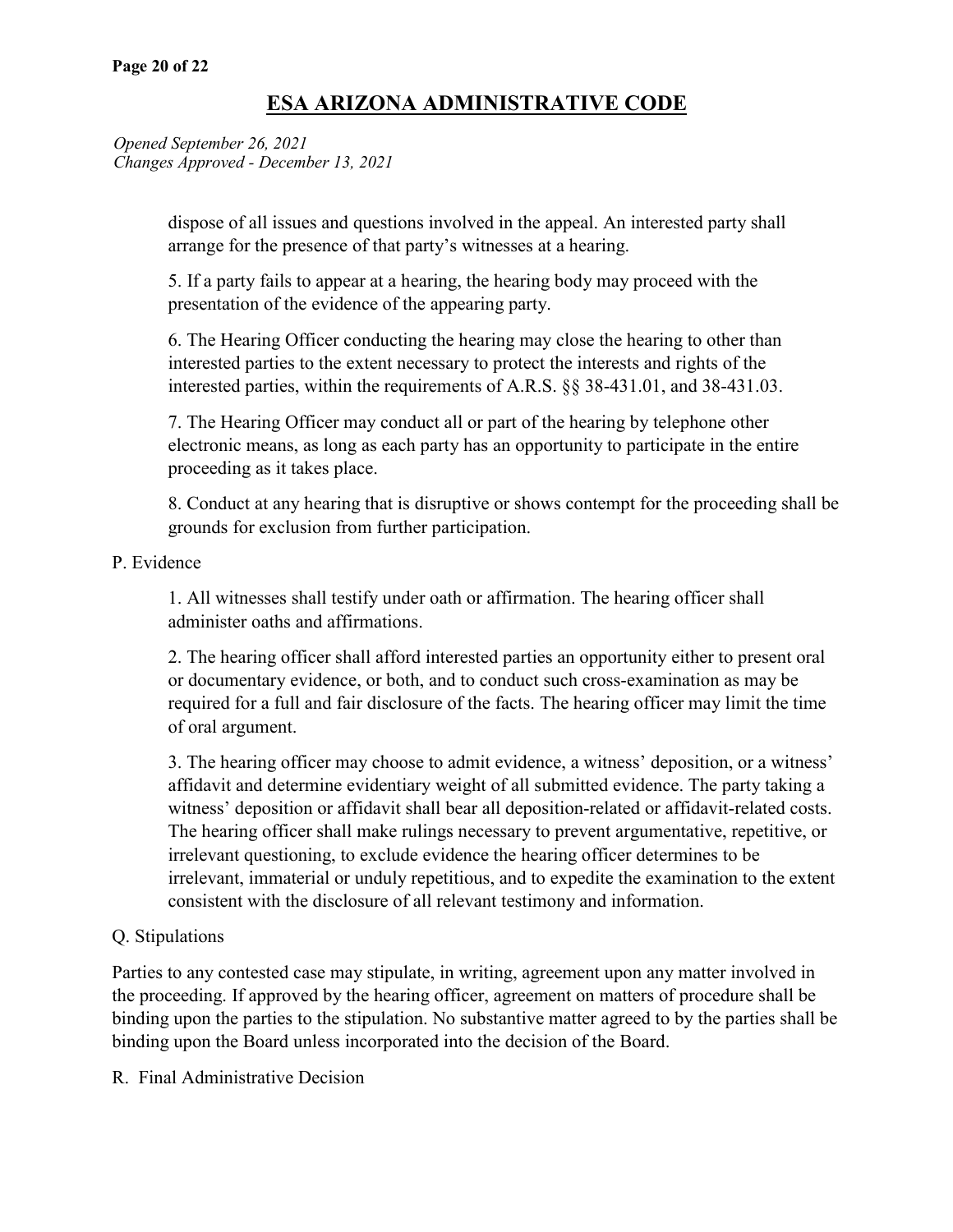*Opened September 26, 2021 Changes Approved - December 13, 2021*

> 1. The hearing officer shall issue a written recommendation within 20 days after the hearing is concluded. The written recommendation shall contain a concise explanation of the reasons supporting the decision recommendation, including the findings of fact and conclusions of law.

> 2. The hearing officer shall serve a copy of the recommendation on the Board. On request of the Board, the hearing officer shall also transmit to the Board the record of the hearing as described in A.R.S. § 12-904.

3. At one of the following two regularly scheduled meetings of the Board after the hearing officer sends a copy of the recommendation to the Board, the Board may review the recommendation and accept, reject or modify it.

a. If the Board declines to review the hearing officer's recommendation, the Board shall serve a copy of the recommendation on all parties.

b. If the Board rejects or modifies the recommendation, the Board shall serve on all parties, a copy of the hearing officer's recommendation with the rejection or modification and a written justification setting forth the reasons for the rejection or modification of each finding of fact or conclusion of law.

4. The Board shall provide all parties with at least 20 days written notice of the date, time and location of the public meeting at which the Board will consider the hearing officer's recommendation.

S. Rehearing and review of decisions

1. A party may file a motion for rehearing or review within 10 days after service of the final administrative decision. The motion shall be in writing and state the basis upon which the rehearing or review is requested. The motion shall be filed with the Board and a copy provided to the opposing party. When a motion of rehearing is based on new evidence, the new evidence shall be served to the Board with the written motion.

2. The opposing party may file a response to the motion for rehearing within 15 days after the date the motion for rehearing is filed. The response shall be in writing and address the basis upon which the rehearing or review is requested. The motion shall be filed with the Board and a copy provide to the moving party.

3. A rehearing of a final administrative decision by the Board may be granted for any of the following causes materially affecting the moving party's rights: